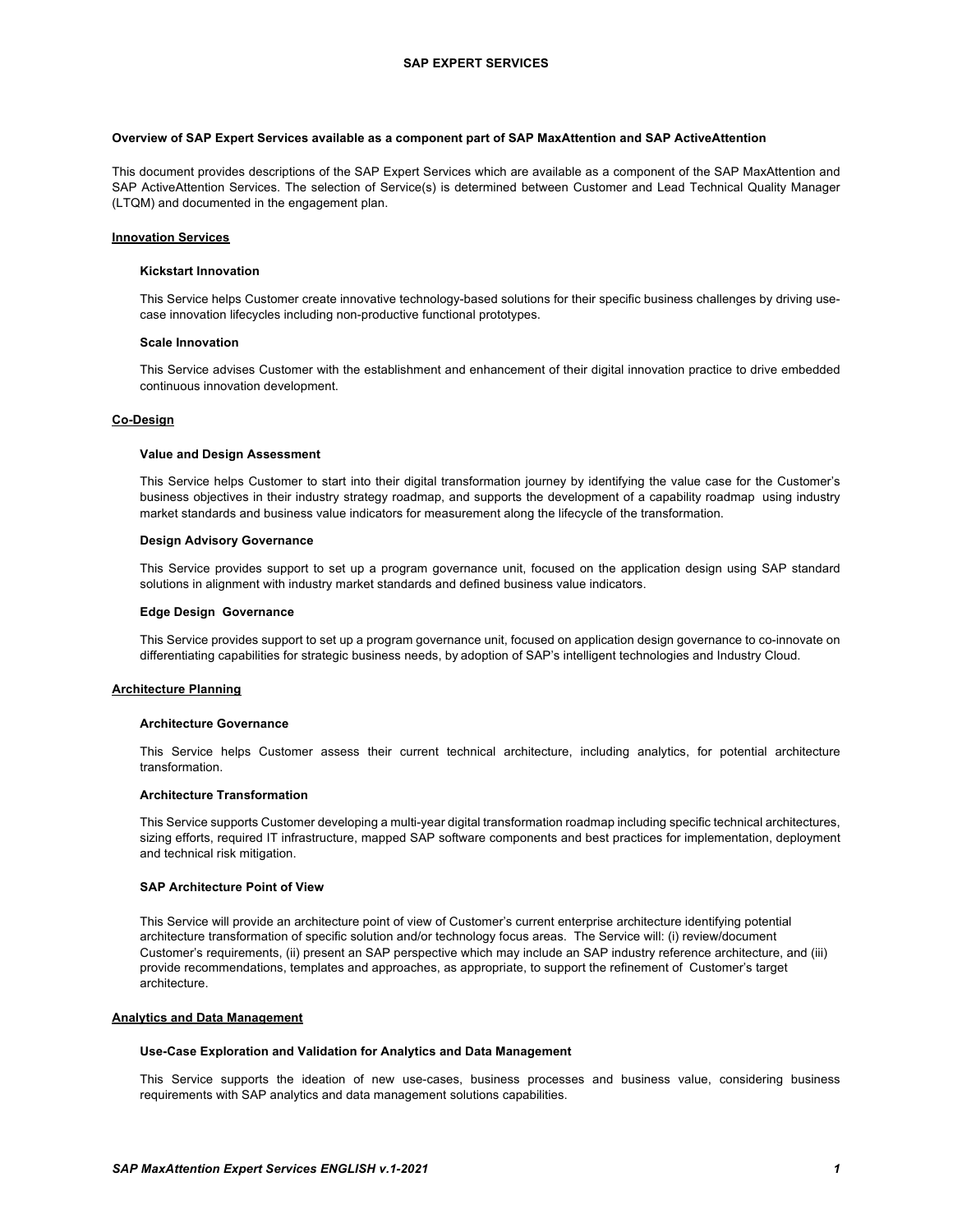### **Expert Guidance on Target Architecture and Roadmap Preparation**

This Service provides guidance to help Customer align business requirements with the target architecture and roadmap, supporting Customer's analytics and data management strategy.

#### **Enablement for Data and Analytics Solutions**

This Service presents the newest SAP solution capabilities and innovations in the area of business data analytics and enterprise data management; and provides guidance regarding the adoption of an enterprise wide analytics and data management platform.

#### **Best Practices for Analytics and Data Management**

This Service provides Customer with best practices and recommendations for project approach, configuration guidelines, project schedule, methodologies, and tools specific to the SAP analytics and data management solutions.

#### **Jump-Start new Analytics and Data Management Solutions**

This Service provides guidance to help Customer to initiate implementation of an end-to-end use case in the area of analytics and data management.

## **Analytics and Data Management Support for the Intelligent Enterprise**

This Service supports Customer in the adoption and understanding of SAP's Intelligent Enterprise that leverages SAP Machine Learning technologies to analyze customer data, discovering patterns and trends to redefine and automate business processes.

#### **Implementation Support**

### **Planning the Digital Transformation**

This Service supports the planning of Customer's transformation projects. The Service can start with the identification of value and innovation potential, and can end with the concrete transformation planning of an SAP implementation project. This Service combines the applicable portions of best practices, solutions, along with business needs, to derive a Customerspecific transformation plan driven by Customer-specific values, risks, and efforts which are all focused on the Customer's transformation project.

#### **Platform Design Support**

This Service provides a detailed conceptual view of the technical on-premise architecture and infrastructure (hardware platform, HA/DR solution or review of existing solution, and if required data scaling solution) for the SAP solution based on the initial design defined in the pre-requisite technical architecture workshop and additional input from Customer.

## **Data Migration Design Support**

This Service provides guidance on defining the data migration requirements for SAP solution consolidations, transformations and implementations.

#### **Build Design Support**

This Service covers relevant functional design activities during the implementation of SAP solutions. Guidance is provided to design and document Customer's SAP target solution based on the functional scope identified in the planning phase of the project.

#### **Analytics Design Support**

This Service provides guidance on how to utilize and implement SAP products for analytics and enterprise data warehousing and the integration with the Customer IT infrastructure.

### **Custom Code Management**

This Service helps promote more efficient and effective custom code management. This Service provides an analysis of all phases of the customer's custom code lifecycle, followed by the creation of customer-tailored custom code management optimization road map proposal and may include implementation support. It covers classical custom code analysis, the custom code impact analysis and a comprehensive custom code remediation execution support.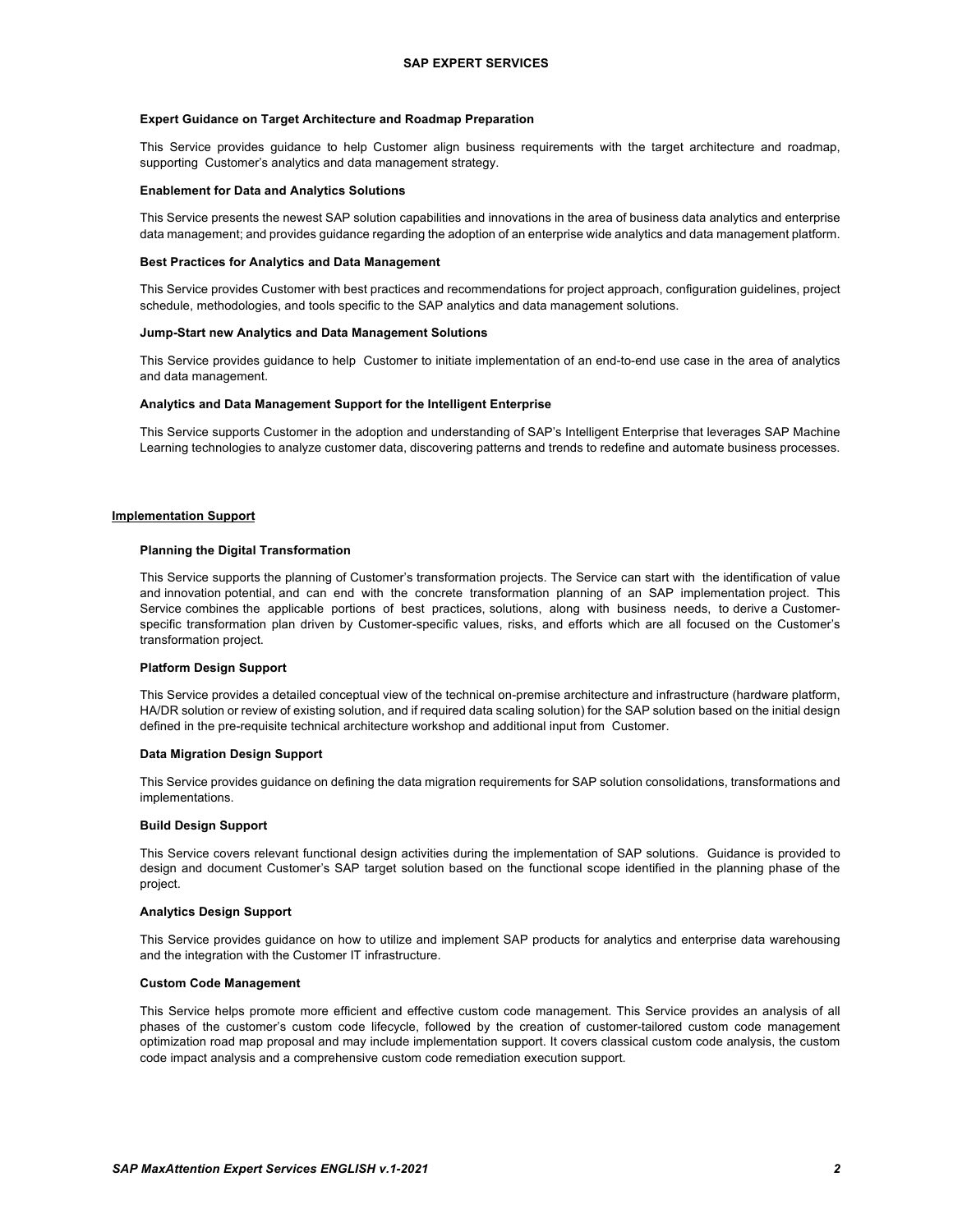#### **Assurance for Cloud Onboarding**

This Service provides cloud project planning, formal reviews, and support from SAP subject matter experts for each project phase (i.e. Prepare, Explore, Realize, and Deploy). The output of the reviews and support will be a report with recommendations.

#### **Integration Design Support**

This Service provides guidance on the technical design for integration between SAP and SAP/Non-SAP systems in the context of SAP S/4HANA.

#### **360 Degree Quality Assurance Review for Financial Services**

This Service provides support for implementations of FSI-specific solutions by delivering four project reviews at the end of each SAP Activate phase. The reviews will assess the project status from a governance, solution, technology and organization perspective and provide recommendations.

# **Cybersecurity and Compliance**

#### **Transparency for security and compliance**

This Service provides security analysis of the Customer SAP solution and procedures, identifying potential gaps, areas for potential optimization and improvements in key SAP security competencies. Customer is responsible to define its security and compliance requirement, as well as to validate its compliance.

#### **Engineering for security and compliance**

This Service provides a detailed technical analysis of Customer's SAP security requirements and comparison to SAP security functionalities and best practices, developing an SAP security improvement roadmap and Customer specific security standards and procedures. Customer is responsible to define its security and compliance requirement, as well as to validate its compliance.

### **Architecture for security and compliance**

This Service will provide a technical architecture review and support the development of a strategic roadmap with respect to SAP security solutions. The Service will further support non-productive prototyping utilizing an agile approach to help Customer accelerate implementation and deployment of the roadmap. Customer is responsible to define its security and compliance requirement, as well as to validate their compliance.

#### **PaaS and DevOps**

#### **SAP Cloud Platform onboarding support**

This Service provides guidance to develop and deploy user centric applications on the SAP Cloud Platform through tool usage or cloud native coding. Customer is guided through the process of understanding the capabilities offered by SAP Cloud Platform and how they should be leveraged. Additionally, this Service guides Customer in the SAP Cloud Platform landscape and lifecycle setup.

## **Process intelligence and automation support**

This Service guides Customer on the process of digitalizing and automating business processes based on SAP Cloud Platform capabilities.

#### **Extension suite support to keep the core clean**

This Service supports extending the Customer's core business applications with the SAP Cloud Platform, including software architecture concepts, basic security concepts, systems integration, and considerations for productive usage of applications on the SAP Cloud Platform.

### **Replatforming support to make the core clean**

This Service supports Customer through the process of identifying suitable custom applications to be replatformed to the SAP Cloud Platform.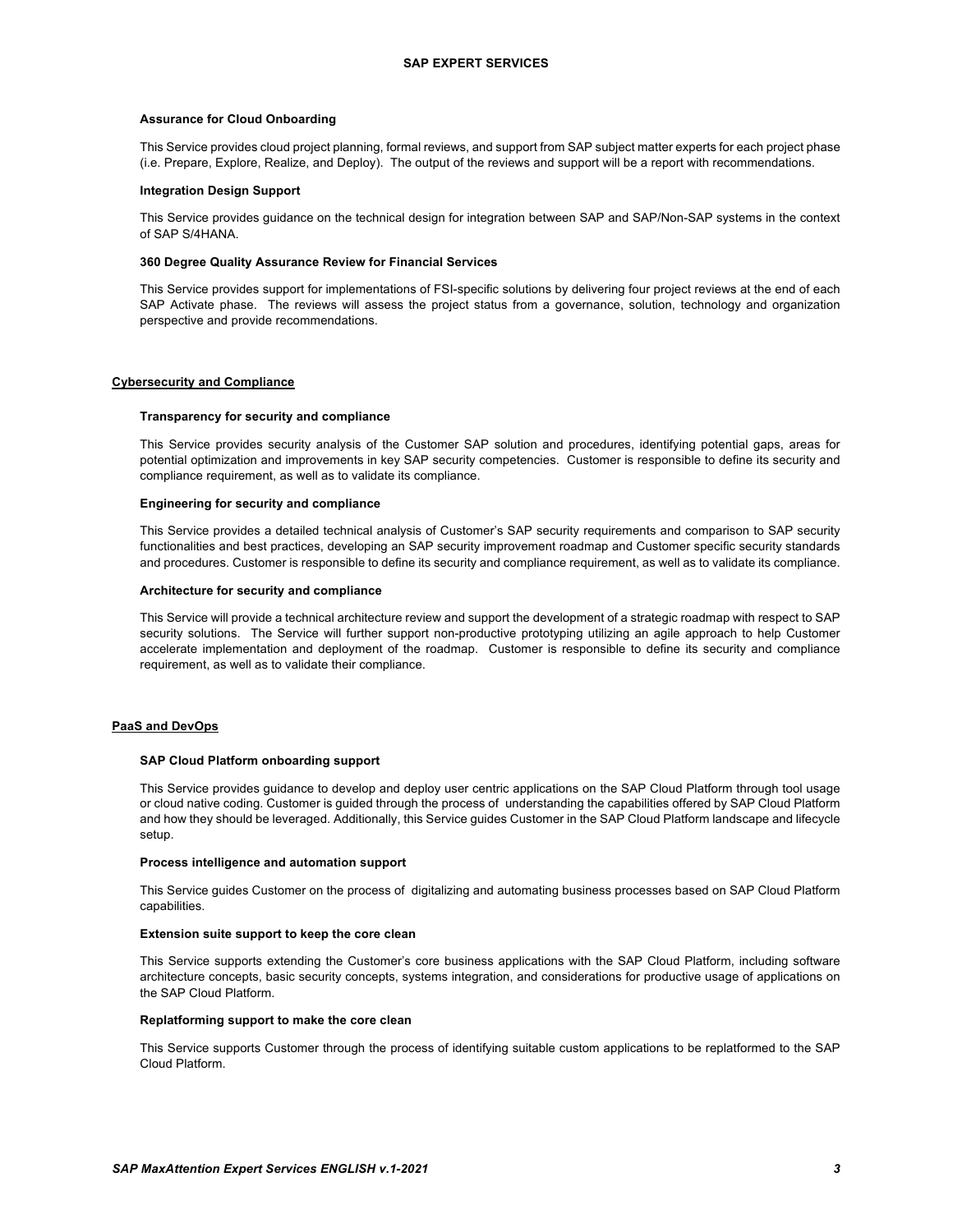#### **DevOps and Application Management**

This Service supports Customer using the SAP Cloud Platform as a development platform to transfer its development processes to agile processes with continuous development cycles. Additionally, supporting the integration of these development processes with Customer's operations establishing the required DevOps tools and methodology to manage custom developed cloud applications.

## **Safeguarding**

#### **Safeguarding the Digital Transformation**

This Service assists with functional and technical validation of core business processes with respect to business and IT requirements, as well as an identification of risks. For SAP solution upgrade/maintenance projects, the Service provides an assessment, technical validation and advise for planned upgrades and/or maintenance (e.g. Support package, NetWeaver, SAP Kernel updates).

#### **Transition to Operations**

This Service provides guidance on the IT support processes, tools and teams required for Customer to more safely and more efficiently operate the implemented SAP solution in its environment following go-live.

## **End-to-End Hybrid Operations**

#### **Performance Optimization and Improvement**

This Service analyzes critical business process steps, parameter settings, customer programs and hardware set-up to provide optimization recommendations.

#### **Continuous Operations Health Check**

This Service performs an assessment of IT operational challenges and recommends a prioritized roadmap for improvement.

#### **System and Solution Management**

This Service maps technical and functional aspects of core business processes, identifies potential issues, and provides recommendations and proposes additional optimization Services were appropriate.

#### **SAP Operations Control Center**

This Service supports the definition, setup and Customer implementation of an SAP Operations Control Center - including a benefits case, scoping and planning, configuration of monitors, definition of processes, integration of third-party tools and a framework for continuous improvement of IT support and business processes.

#### **Business Process Improvement**

This Service provides recommendations to prepare Customer's SAP Solution Manager system for business process improvement functionality. These recommendations will enable the configuration of the business process improvement methodology for selected key figures for up to three processes, applications or value areas.

#### **Data Volume Management**

This Service evaluates the Customer's data volume management strategy and defines prioritized guidelines for implementation and improvement to help manage the dynamics of data volume through monitoring data growth, minimizing data volume and efficient data storage.

## **Business Downtime Optimization**

This Service helps minimize business downtimes by analyzing each business step and its dependencies within the affected system landscape supporting efficient downtime planning and reduction of business impact on production critical processes during cutover.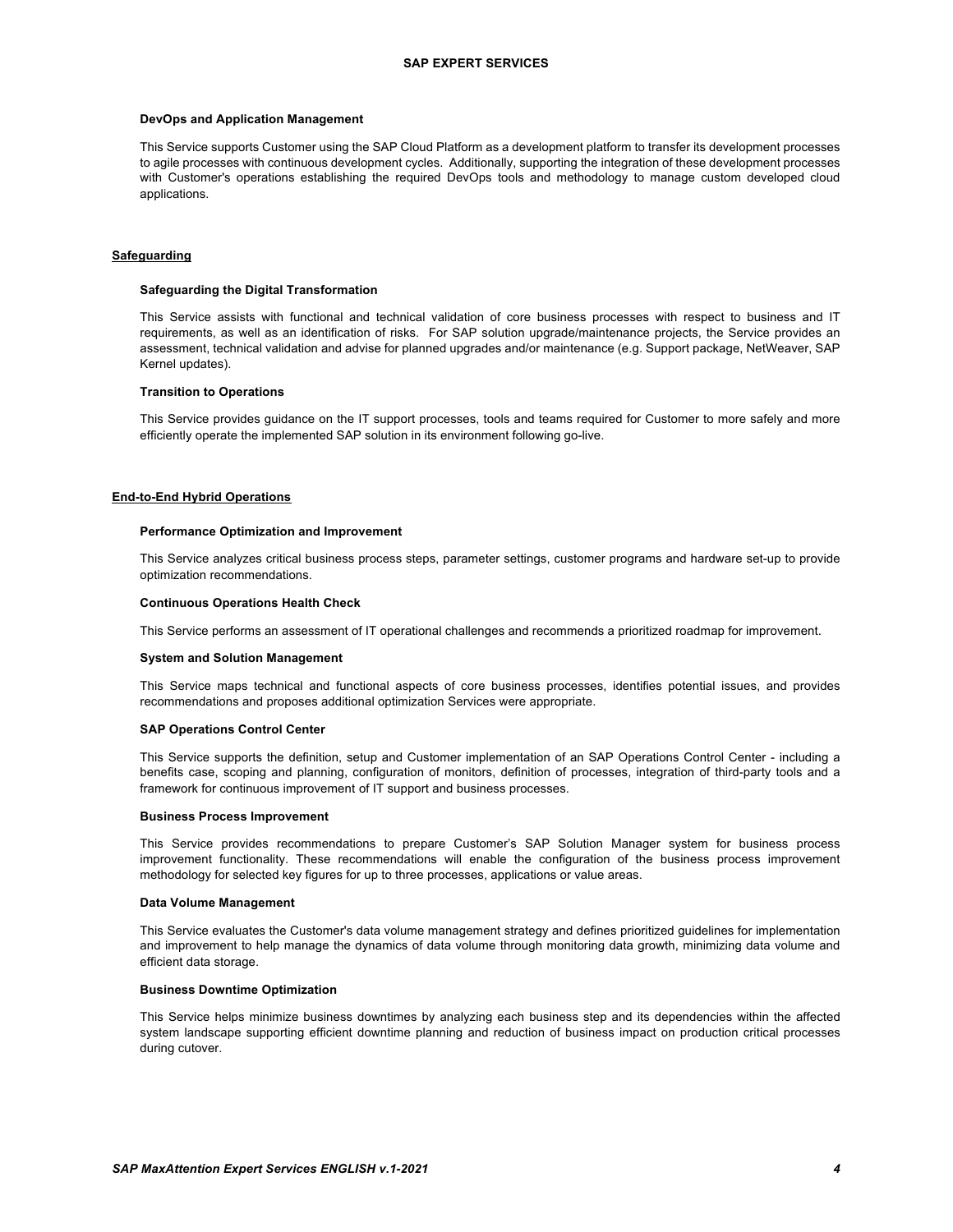### **Application Lifecycle Management**

This Service incorporates the analysis of the Customer's hybrid transport landscape, transport strategy and change processes as well as the setup of a change control management scenario. It also performs an analysis of Customer's current incident management processes and provides recommendations for the configuration of SAP Solution Manager and other SAP platforms for Operations. Additional recommendations and knowledge transfer are provided for solution documentation in SAP Solution Manager. In addition the principles of agile development, Continuous Integration and Continuous Deployment (CI/CD) and DevOps can be applied to a specific customer scenario as part of a proof of concept.

#### **Optimization for SAP Solution Manager**

This Service supports the architecture, set-up, upgrade and optimization of the SAP Solution Manager installation.

#### **Enablement for Customer Center of Expertise**

This Service supports the planning, implementation, optimization and certification of the Customer Center of Expertise.

## **High-End Hybrid Operations**

This Service supports a more optimized customer implementation and stabilization of operations after go-live.

#### **SAP Improvement Analysis and Roadmap**

This Service provides analysis and identification of potential solution, process and data improvements, and may include functional readiness checks and/or services roadmaps.

## **SAP Engagement Planning and Safeguarding**

This Service provides analysis and recommendations in one or more of the following areas: (i) IT operations, (ii) solution integration validation or (iii) technical performance optimization.

## **Innovative Business Solutions Support**

#### **Conflict Check and Resolution for Innovative Business Solutions**

To assess ongoing compatibility of Features, which have been developed and delivered by SAP Innovative Business Solutions with the Base Software, Customer may request SAP to investigate possible conflicts between the Features and subsequent SAP updates (e.g. SAP Support Packages, SAP Feature Packages etc.) that are made available for the Base Software. SAP may provide options and/or recommendations on how to rectify or avoid conflicts, if any.

#### **Knowledge Transfer for Innovative Business Solutions**

As part of this Service SAP provides hands-on knowledge transfer of how to use, operate, and optimize the Features, which have been developed and delivered by SAP Innovative Business Solutions.

#### **Enhancement Evaluation for Innovative Business Solutions**

Having implemented the Features, which have been developed and delivered by SAP Innovative Business Solutions, or using them productively, Customer may desire to extend or enhance the Features. As part of this Service SAP will conduct an evaluation for potential extensions or enhancements to the Features.

## **Intelligent Enterprise Institute**

#### **Process benchmark and optimization service for the Intelligent Enterprise**

This Service supports Customer with creating its intelligent enterprise strategy and adoption plan, based on the Customer's line of business, including process benchmarking, optimization and simplification opportunities by utilizing technology trends and SAP intelligent enterprise best practices.

#### **Data value services for the Intelligent Enterprise**

This Service provides the review of Customer data quality and delivers an intelligence enterprise Customer innovation roadmap.